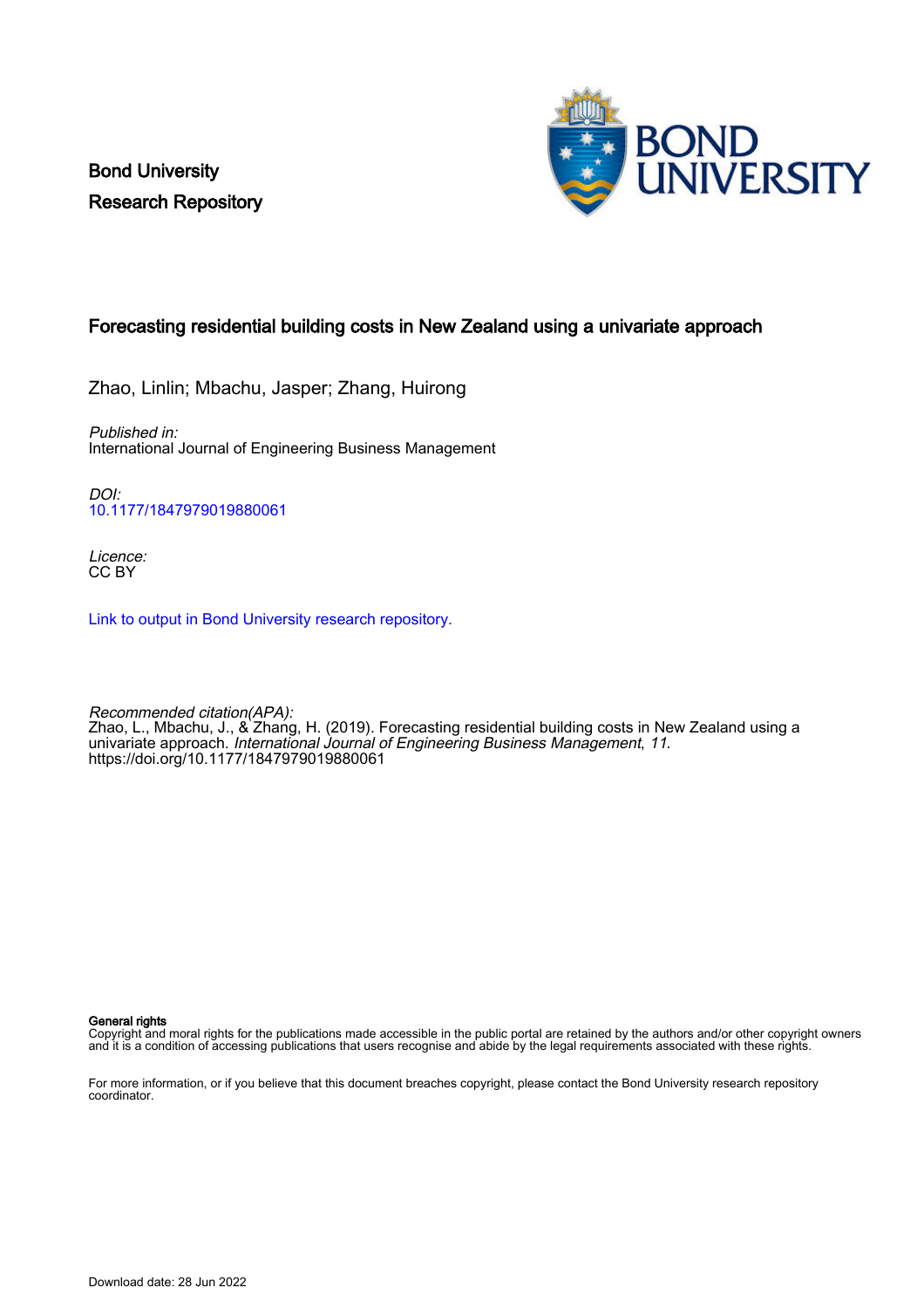Research Article

# Forecasting residential building costs in New Zealand using a univariate approach

International Journal of Engineering Business Management Volume 11: 1–13 © The Author(s) 2019 [DOI: 10.1177/1847979019880061](https://doi.org/10.1177/1847979019880061) [journals.sagepub.com/home/enb](http://journals.sagepub.com/home/enb)



# Linlin Zhao<sup>1</sup> , Jasper Mbachu<sup>2</sup> and Huirong Zhang<sup>1</sup>

#### Abstract

Construction cost index has been widely used to prepare cost estimates, budgets, and bids for construction projects. It can also be regarded as an indicator of cost level, which makes it valuable to public authorities for understanding the conditions in the construction industry. Accurate forecasting of future construction cost index is essential for construction industry at both micro- and macro-level. To improve the accuracy of the cost forecasting, time series modeling techniques are adopted in this study. The performance of the exponential smoothing models and seasonal autoregressive integrated moving average (ARIMA) models for forecasting the building cost of five categories of residential building (one-story house, two-story house, town house, apartment, and retirement village building) in New Zealand is compared. Exponential smoothing models can produce more accurate forecasts for cost series of the one-story house and two-story house in New Zealand, while seasonal ARIMA models outperform exponential smoothing models across the cost series for town house, apartment, and retirement village building. This study contributes toward the development of the current state of knowledge in the area of cost index forecasting for New Zealand and provides insights that should be valuable from the practitioner perspectives.

#### Keywords

Residential building costs, exponential smoothing model, ARIMA model, forecasting performance, New Zealand

Date received: 4 June 2019; accepted: 2 September 2019

## Introduction

Construction cost index has been widely used in construction cost estimate preparation, bid and budget preparation, and cost control and risk management. $1-4$  Accurate cost estimates can lead to more reliable bids and help to achieve goals since reliable and reasonable cost forecasting can improve business strategy. Over the past few decades, many projects have suffered huge losses due to the considerable difference between the final project cost and the initial cost estimate.<sup>5</sup> Several studies found that changes in construction cost is one of the most critical risks that affect the project budget and profit. $6-8$  Moreover, contractors may suffer high cost variation, insufficient cash flow, and delayed progress associated with the high variation of cost index. Although cost index increases in the long term,

it has short-term variations, which makes it difficult to obtain accurate cost estimates.

The construction industry is essential to New Zealand's economy, contributing significantly to business, GDP, and employment.<sup>9</sup> The construction industry is highly integrated across the economy and uses outputs from a number

#### Corresponding author:

Linlin Zhao, College of Architecture and Civil Engineering, Beijing University of Technology, Beijing 100124, China. Email: [llzhao@bjut.edu.cn](mailto:llzhao@bjut.edu.cn)



Creative Commons CC BY: This article is distributed under the terms of the Creative Commons Attribution 4.0 License (http://www.creativecommons.org/licenses/by/4.0/) which permits any use, reproduction and distribution of the work without further permission provided the original work is attributed as specified on the SAGE and Open Access pages ([https://us.sagepub.com/en-us/nam/](https://us.sagepub.com/en-us/nam/open-access-at-sage) [open-access-at-sage\)](https://us.sagepub.com/en-us/nam/open-access-at-sage).

<sup>&</sup>lt;sup>1</sup> College of Architecture and Civil Engineering, Beijing University of Technology, Beijing, China

<sup>&</sup>lt;sup>2</sup> Faculty of Society & Design, Bond University, Gold Coast, Queensland, Australia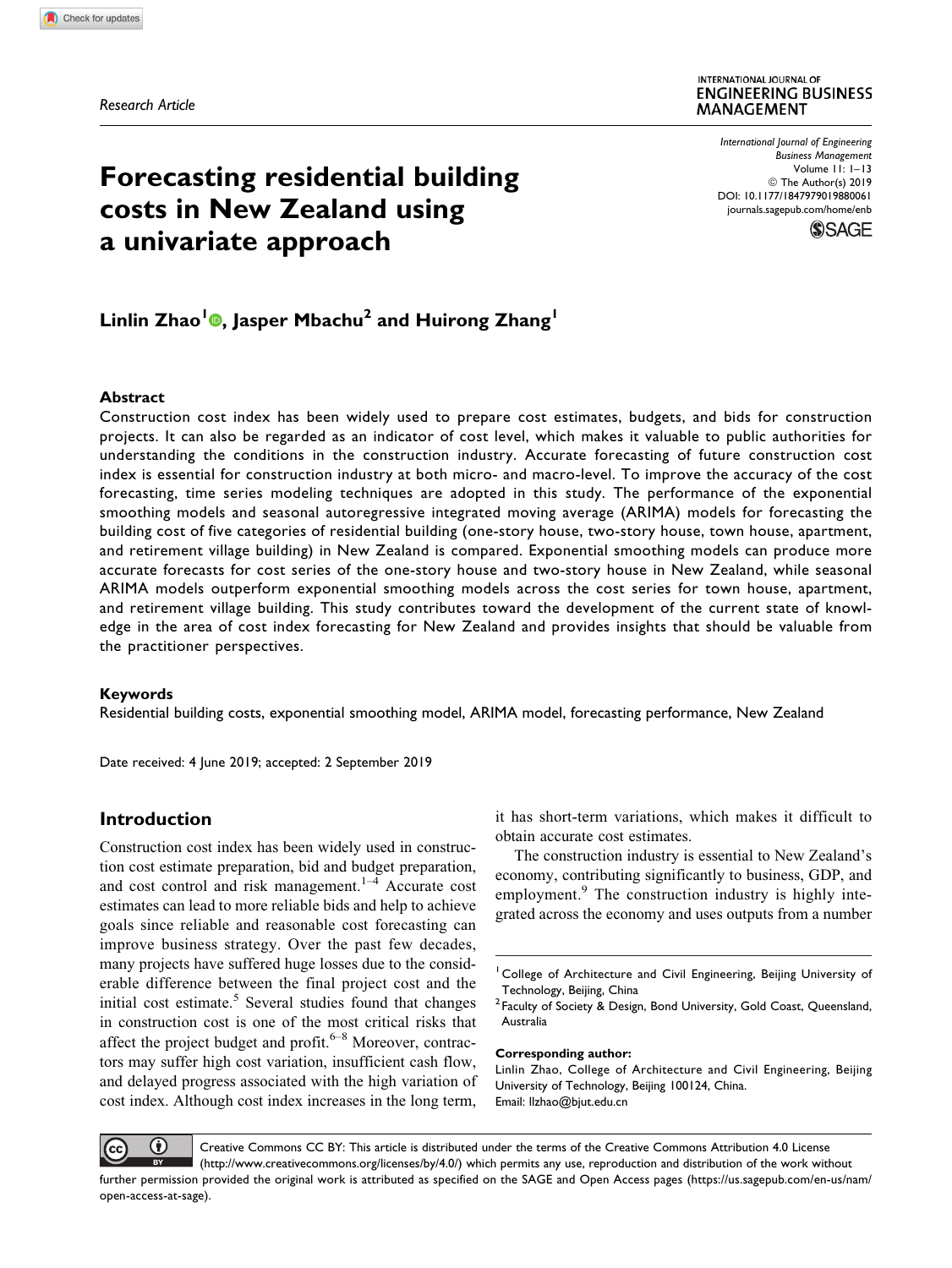of key industries across New Zealand.<sup>9</sup> This integration means that the construction industry can significantly influence other industries of New Zealand's economy. It is an important sector and its economic performance and productivity plays an important role in the overall health of the economy.<sup>10</sup> Economic growth is reliant on contributions from the construction industry. However, the construction industry is a resource-based sector. If the sector consumes an excessive amount of unrecoverable natural resources, they will cost more in the future. Monitoring the construction industry and proper allocation of resources are essential to long-term economic development. Given the importance of this industry to the overall economy, proper monitoring of the industry is essential to policy makers and strategy developers at the industry and national levels. $11$ However, identifying an appropriate indicator for monitoring the construction industry is difficult. Some studies suggest that productivity may be a qualified indicator of the construction industry. However, according to Harrison<sup>12</sup> and Rojas and Aramvareekul, $^{13}$  productivity is an inaccurate indicator of the construction industry since errors exist in the measurements and calculations. Also,  $Sui<sup>14</sup>$  used quality to measure the construction industry; however, quality is a qualitative indicator that needs other quantified factors to measure it.

Cost index is an effective tool for capturing trends and provides insight into understanding complex and dynamic environments.<sup>15</sup> Cost index reflects the unit price of basic materials, which is a good indicator for comparing the input and output. Moreover, compared with economic indicators that only reflect the economic activities in the construction industry, $11$  construction cost index also incorporates other factors such as the relationship between demand and supply. Cost index forecasts can help the government to plan its investment in order to smooth the boom–bust cycle inherent to the construction industry. For example, countercyclical investment by the government may reduce volatility in the industry and reduce the magnitude of busts. Better planning can guarantee certainty of work and better resource planning in the industry, improving industry performance and productivity.

Given the utmost importance of cost forecasting and the important role of predicting it accurately, this study tends to use time series modeling techniques to forecast the building cost of five categories of residential building (one-story house, two-story house, town house, apartment, and retirement village building) in New Zealand. Building costs time series usually exhibit strong trends presenting challenges in developing useful models. How to effectively model building cost series and how to enhance forecasting performance are still outstanding questions. There are two most widely used time series forecasting methods: exponential smoothing and autoregressive integrated moving average (ARIMA). The performance of the two forecasting techniques was evaluated in terms of error measures.

Exponential smoothing method was originally introduced by Holt,<sup>16</sup> Brown,<sup>17</sup> and Winters<sup>18</sup> for short-term sales forecasting in support of supply chain management and production planning. The widespread usage of this method is mainly due to the fact that it is a relatively simple forecasting method requiring a small-sized sample and having a comprehensible statistical framework and model parameters. Exponential smoothing models developed are based on the trend and seasonality in time series, while ARIMA models are supposed to describe the autocorrelations in the time series. A framework for exponential smoothing methods was developed based on statespace models.<sup>19</sup>

ARIMA approach is a renowned and widely used linear method.<sup>20</sup> It carries more flexibility by representing various components of time series including autoregressive (AR), moving average (MA), and combined AR and MA. ARIMA can model the underlying changes in cost data to make structural forecasts. $^{21}$  It is the most efficient approach for short-term forecasting with rapid changes. ARIMA models can also predict the future based on modeling the behavior of the serial correlation between the observations of the time series. The future predictions based on ARIMA models can be explained by previous or lagged values and the terms of the stochastic errors.<sup>22</sup>

Time series forecasting techniques such as exponential smoothing models and the ARIMA models have not yet been examined for residential building cost forecasting in New Zealand. Therefore, the study as original contribution to the existing literature is for the first time to evaluate the forecasting performance of these models for residential building cost in New Zealand. Moreover, based on the comparison of the forecasting techniques, industry practitioners can obtain a general understanding of forecasting techniques for building cost, and thereby improve forecasting accuracy.

The rest of this study is organized as follows. The second section presents the previous related works about forecasting methods for construction cost index. The third section illustrates exponential smoothing method and ARIMA models in detail. Both exponential smoothening and ARIMA models for the cost series of New Zealand are shown in the fourth section. In the fifth section, forecasting performance of the proposed models is compared based on error measures. Discussion of the results is presented in the sixth section. In the final section, conclusion is presented.

## Research background

Two of the most widely used forecasting models for construction cost index were published in previous works: the causal method and the time series method.<sup>5,21,23</sup> Causal methods usually adopt regression models to estimate construction costs. Trost and Oberlender<sup>24</sup> introduced a mathematical model for investigating the accuracy of early cost estimates by using principal component analysis and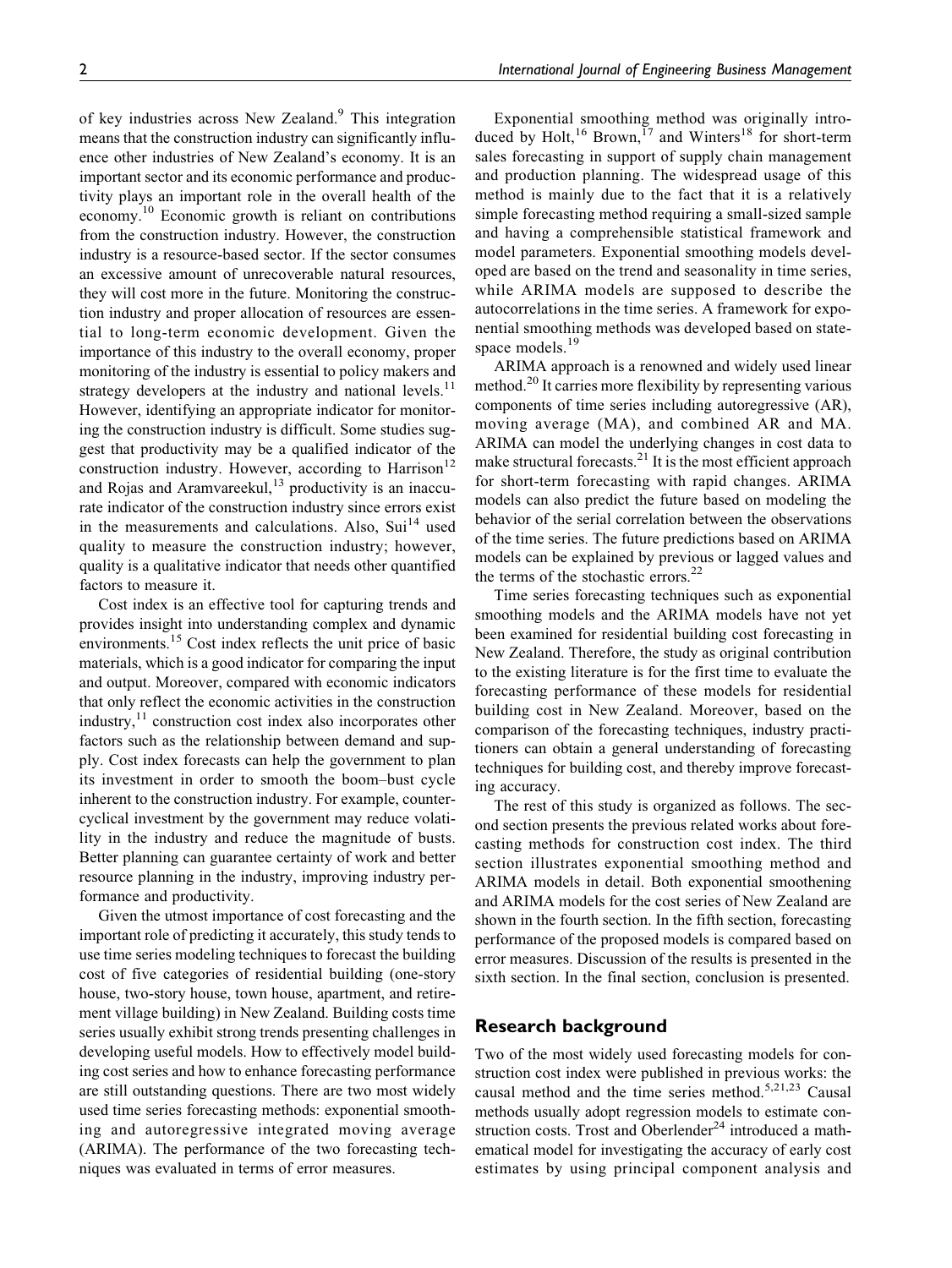regression analysis. Ng et al. $^{25}$  introduced an integrated regression analysis and ARIMA techniques to predict a tender price index for Hong Kong building projects. Moreover,  $Hwang<sup>26</sup>$  used dynamic model that includes past values of cost index and explanatory variables to forecast construction cost index of the United States. Hwang and  $\text{Liu}^{27}$  addressed a dynamic regression model to examine the relationship between the economic conditions in the market and construction cost. Although these methods are effective by incorporating the explanatory variables to obtain accurate cost estimates, they are difficult to deal with as time-varying variables and reflect the time lag effects. Since much time-related variables have an autocorrelation,<sup>28</sup> time-related techniques can be adopted to overcome these limitations.

In an attempt to solve time-related problems in the methods, time series techniques, which estimate future values of a certain variable according to past values of itself and random shock factors, have been adapted to cost forecasting in construction projects. For example, Fellows<sup>29</sup> used time series models to provide reliable forecasts of building costs, tender prices, and the impacts of economic inflation on building projects. According to Wong et al.,<sup>30</sup> it is possible to make accurate predications based on historical patterns. Several studies have been conducted using the time series method. For example, Ashuri and  $Lu^{21}$  illustrated a time series method that estimates future values according to past values and corresponding random errors and produces a reliable prediction of construction cost. These time series techniques provide systematic and time-related models to forecast future values.  $Hwang<sup>2</sup>$  used a time series model to estimate the construction cost index. Xu and Moon<sup>4</sup> employed a vector model to forecast construction cost trends.

Certain artificial intelligence (AI) methods were used to forecast the construction cost index. For example, Wil- $\text{liams}^{31}$  explained a way of applying neutral networks to forecast changes in the construction cost index. Kim et al. $^{32}$ used three forecasting methods to estimate construction cost index including multiple regression analysis, neutral networks, and case-based reasoning. Cheng et al.<sup>33</sup> developed a hybrid model, the evolutionary least square support vector machine, to forecast the Taiwanese construction cost index. The results indicated that an AI method can be used as an effective method for forecasting the Taiwanese construction cost index. Also, Cao et al. $34$  used a hybrid computation model that included multivariate adaptive regression splines, a radial basis function neutral network, and an artificial bee colony to forecast the Taiwanese construction cost index.

The forecasting methods described above generate accurate forecasts of the construction cost index. However, there are no studies that provide an effective tool for forecasting the construction cost index of New Zealand. This study provides time series models that can model the characteristics of the construction cost index of New Zealand and generate accurate cost forecast. Although many factors can impact the construction cost,<sup>35</sup> one of the main contributors to cost fluctuation is the prices changes in construction resources such as materials, labor, and equipment.<sup>4,36-38</sup>

## Research methods

### Data

The building cost index is useful for construction professionals to quantify cost variations.<sup>39</sup> The index can provide information of cost changes caused by a combination of changes in material, labor, and equipment.<sup>27</sup> Hence, the cost index has been used widely in the industry for cost estimation.<sup>3</sup> The cost index provided by OV costbuilder has been accepted in the Architectural, Engineering and Construction (AEC) industry in New Zealand. Since 2000, QV has published construction cost index for four major cities of New Zealand. For more information about the construction cost index, readers can refer to the QV website.<sup>40</sup> The construction cost index includes costs among a wide range of materials and buildings. QV costbuilder carried out various surveys on construction economics including construction material, labor, and equipment costs to provide comprehensive statistical information. As for many other industries and sectors, QV costbuilder compiles historical data to guide construction organizations and industry professionals and to identify cost fluctuations in the construction industry.

This study uses quarterly CCI for the period of first quarter 2001 to the fourth quarter 2018. The available data set consists of quarterly cost data over a period of 18 years (72 observations) for five categories of residential buildings in New Zealand. It is usual to separate the data into two sections: in-sample data and out-of-sample data. The in-sample data are used for model fitting and the out-ofsample data aim to evaluate the forecasting performance of the model.<sup>41</sup> The data (72 observations) were split into two parts: the training part for model fitting and the testing part for evaluating forecasting performance by comparing forecasts with observations. $42$  There is no clear rule for this dividing; in this study, about 72% of the data (2001: Q1– 2013: Q4) were used for model fitting and the remaining 28% (2014: Q1–2018: Q4) were used for out-of-sample forecasts evaluation. The quarterly average building cost for the five categories of residential building in New Zealand from 2001: Q1 to 2018: Q4 are depicted in Figure 1.

#### Exponential smoothing model

Exponential smoothing is one of the most effective forecasting methods when a time series has a trend that has changed over time, for example, since the 1950s.<sup>43</sup> It unequally weights the observed time series values. More recently observed values are weighted more heavily than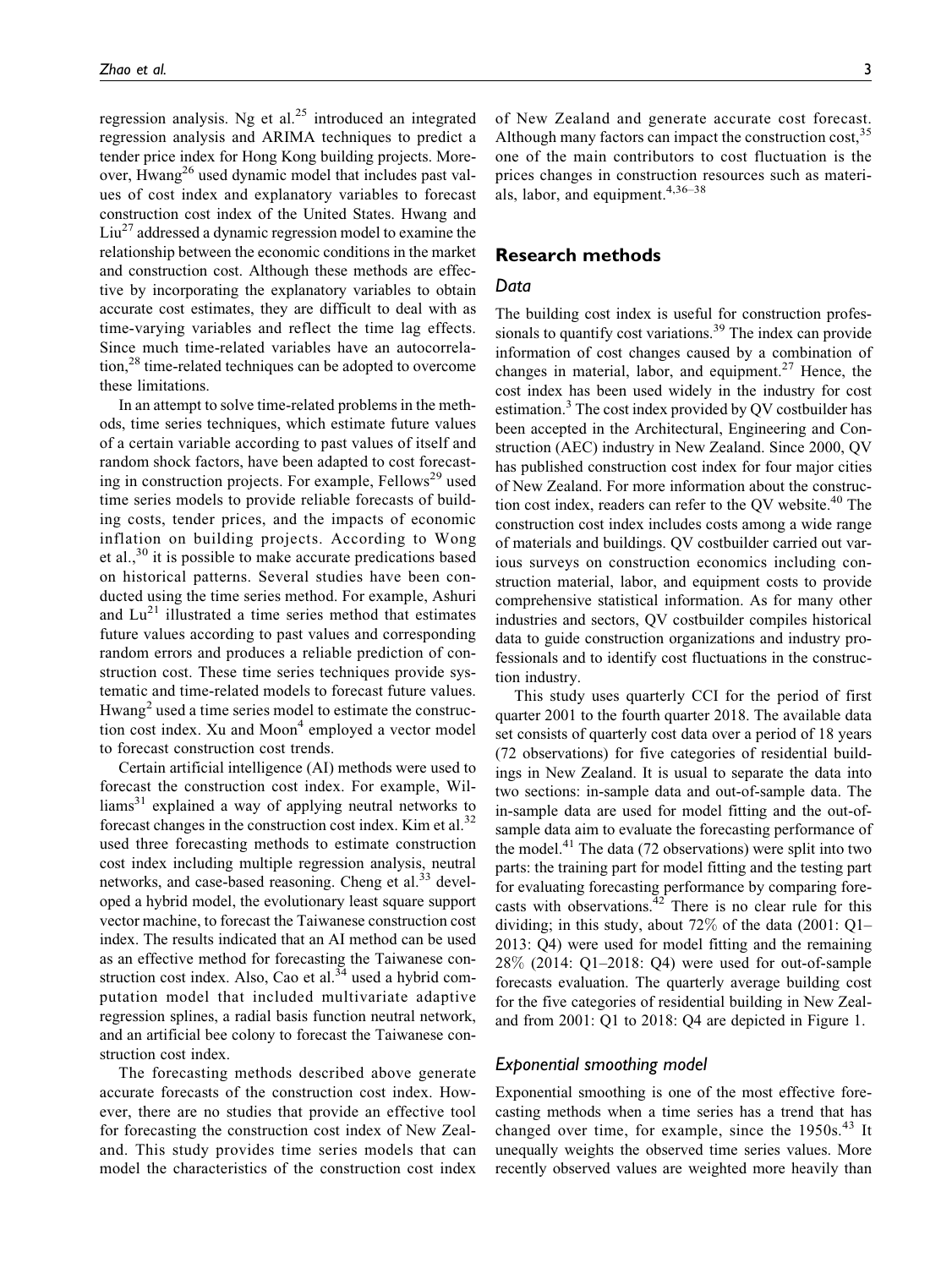

Figure 1. Building cost time series for five categories of residential building in New Zealand.

more remote observations. The weights for the observed time series values decrease exponentially as one moves further into the remote. A smoothing constant can determine the rate at which the weights of older observed values decrease. Exponential smoothing techniques include simple exponential smoothing, linear trend corrected exponential smoothing, Holt–Winters methods, and damped trend exponential smoothing. $43$ 

According to Hyndman et al.,<sup>44</sup> exponential smoothing models have been widely used in many research fields and industry practices due to their relative simplicity and good overall forecasting performance as well as considering trends, seasonality, and other features of the data. A large number of existing research and studies also indicated their extensive industrial applications.<sup>45,46</sup> In this study, Holt– Winters exponential smoothing method was adopted.

Holt–Winters method. Holt–Winters method can be applied to time series data displaying trend and seasonality; it has level and trend smoothing parameters ( $\alpha$  and  $\beta$ ) in addition to a seasonal parameter  $(y)$ . Although there is no strong evidence for seasonality in the time series of the residential building costs in New Zealand, Holt–Winters method is used to evaluate whether the involvement of a seasonal parameter can improve the model. Holt–Winters methods are designed for time series that exhibit linear trend and seasonal variation, which include additive Holt–Winters method and multiplicative Holt–Winters methods.<sup>43</sup> An advantage of these methods is that they can model data seasonality directly instead of stationary transforming for the data. If a time series has a linear trend and additive seasonal pattern, the additive Holt–Winters method is appropriate. Then the time series can be described in equation  $(1)$ 

$$
Y_t = (\beta_0 + \beta_1 t) + S_t + \epsilon_t \tag{1}
$$

where  $\beta_1$  is growth rate,  $S_t$  is a seasonal pattern, and  $\epsilon_t$  is error term.

For such time series, the mean, the growth rate, and the seasonal variation may be changing over time. A statespace model for these changing components can be found in equations  $(2)$  to  $(5)$ 

$$
l_{t} = l_{t-1} + b_{t-1} + \alpha [Y_{t} - (l_{t-1} + b_{t-1} + S_{t-L})]
$$
 (2)

$$
b_{t} = b_{t-1} + b_{t-1} + \alpha \gamma [Y_t - (l_{t-1} + b_{t-1} + S_{t-L})] \qquad (3)
$$

$$
S_t = S_{t-L} + (1 - \alpha)\delta[Y_t - (l_{t-1} + b_{t-1} + S_{t-L})]
$$
 (4)

$$
\hat{Y}_t = l_{t-1} + b_{t-1} + S_{t-L} \tag{5}
$$

To begin the estimation, the initial values for level, growth rate, and seasonal variation should be estimated. Hence, first, a least squares regression model should be generated based on available data. The regression model can be expressed in equation (6). The initial values  $l_0$ ,  $b_0$ were also obtained from the model

$$
\hat{Y}_t = l_0 + b_0 t \tag{6}
$$

Obtain estimated values for each time period based on the above regression model. The initial seasonal factor in each of  $L$  seasons can be calculated in equation  $(7)$ 

$$
S_{Li} = \frac{(y_i - \hat{y}_i) + (y_{i+L} - \hat{y}_{i+L}) + (y_{i+2L} - \hat{y}_{i+2L}) + \dots + (y_{i+2} - \hat{y}_{i+2L})}{L}
$$
(7)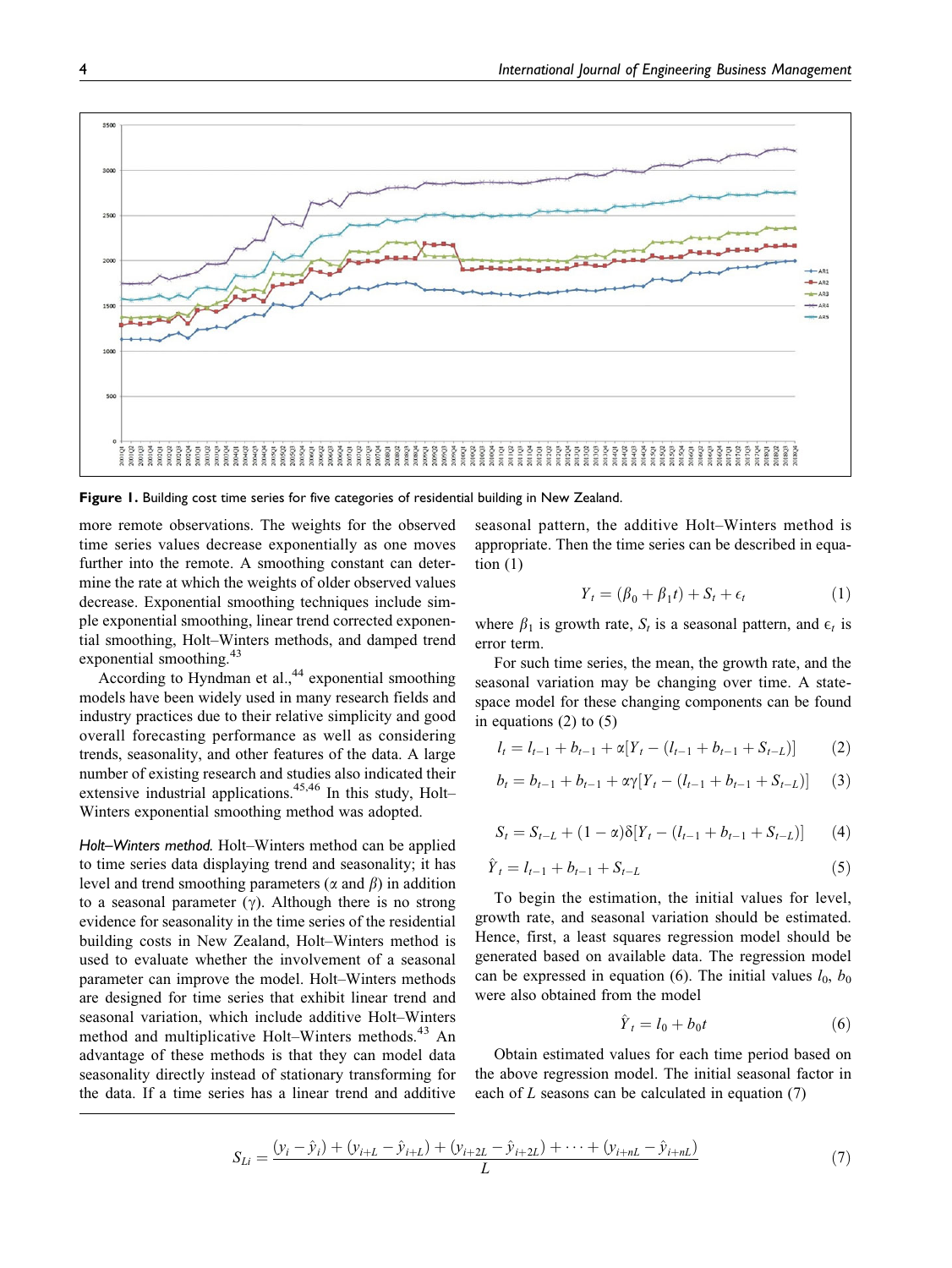

Figure 2. ARIMA model development process. ARIMA: autoregressive integrated moving average.

where  $S_{Li}$  are seasonal factors, L is the number of seasons in a year, and  $i$  is the number of time periods in each season.

After finding the values for the seasonal factors, the state-space models are employed to obtain model parameters that minimize the sum of the squared errors. Future values of the time series are predicted by the state-space model in equation (5).

Multiplicative Holt–Winters method. If a time series has a linear trend with multiplicative seasonal variations, the multiplicative Holt–Winters is appropriate to be used. The

state-space models for this method can be described in equations  $(8)$  to  $(11)$ 

$$
l_{t} = l_{t-1} + b_{t-1} + \alpha \frac{[Y_{t} - (l_{t-1} + b_{t-1})S_{t-L}]}{S_{t-L}}
$$
(8)

$$
b_{t} = b_{t-1} + \alpha \gamma \frac{[Y_{t} - (l_{t-1} + b_{t-1})S_{t-L}]}{S_{t-L}}
$$
\n(9)

$$
S_t = S_{t-L} + (1 - \alpha)\delta \frac{[Y_t - (l_{t-1} + b_{t-1})S_{t-L}]}{l_t}
$$
 (10)

$$
Y_t = (l_{t-1} + b_{t-1})S_{t-L} \tag{11}
$$

And the seasonal factors can be computed in the following equation (12)

$$
S_{Li} = \frac{(y_i/\hat{y}_i) + (y_{i+L}/\hat{y}_{i+L}) + (y_{i+2L}/\hat{y}_{i+2L}) + \dots + (y_{i+nL}/\hat{y}_{i+nL})}{L}
$$
(12)

## ARIMA model

There are four steps to select an appropriate model for the time series data in the Box–Jenkins approach. $47$  The development process of an ARIMA model is shown in Figure 2. ARIMA models are flexible and adaptive since they can forecast data values of a time series by a linear combination of its past values, past errors (in terms of univariate analysis), and past and present values of other time series (in terms of multivariate analysis). Besides, in univariate time series analysis, the development process of ARIMA model provides a comprehensive set of tools for model identification, parameters estimation, diagnosis checking, and forecasting. Taking into account the seasonality of the time series, a seasonal ARIMA model denoted as  $ARIMA(p, d, q)(P, D, q)$  $Q_L$  is introduced, where P represents seasonal AR orders, D indicates seasonal differencing orders, Q represents seasonal MA orders, and *L* indicates the number of seasons.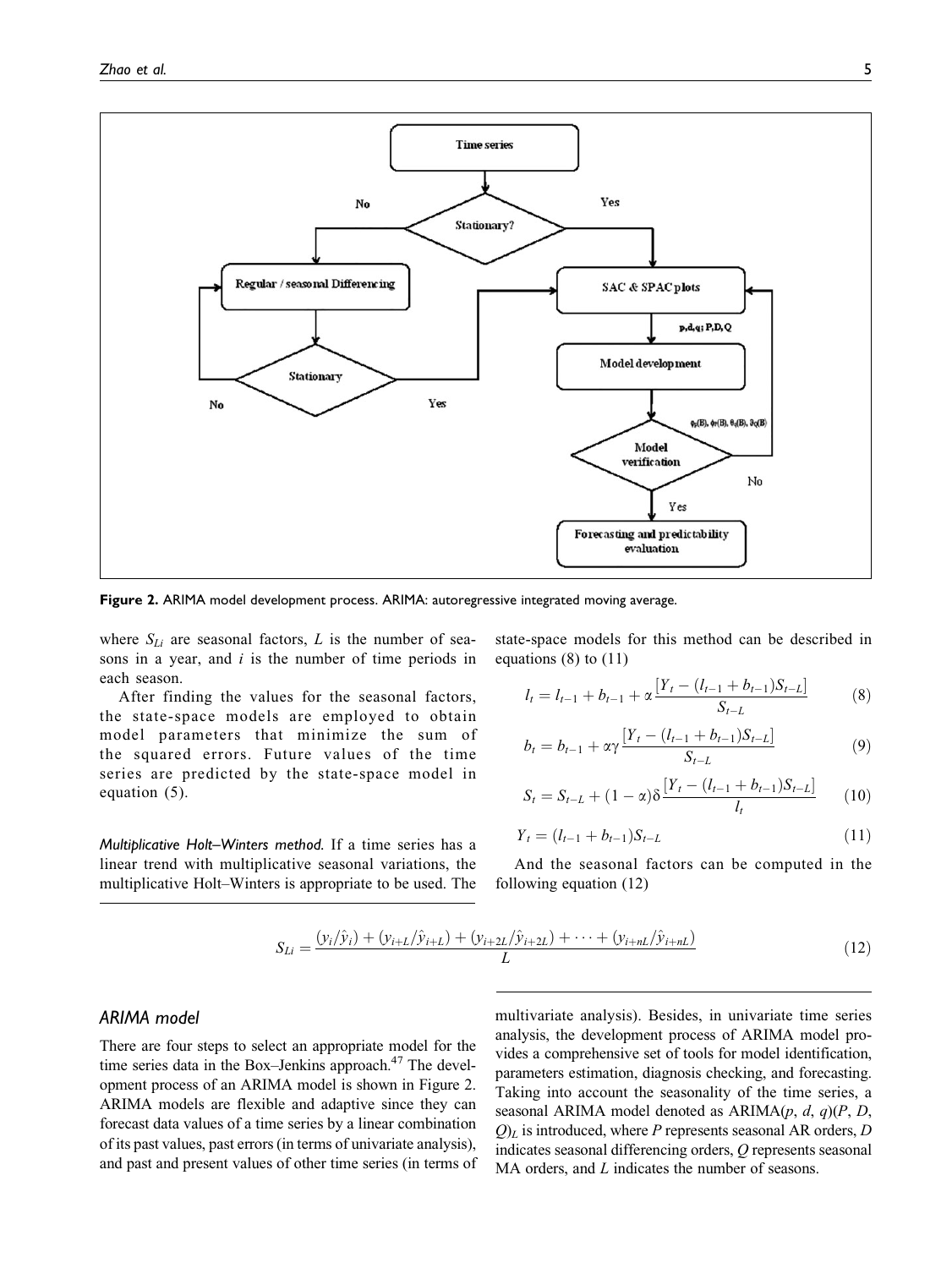Seasonality implies that a pattern repeats itself over a fixed time interval.<sup>48</sup> In this study, the quarterly data present a seasonal period of four quarters. The autocorrelation function (ACF) and partial autocorrelation function (PACF) were employed to determine the stationarity in the data set. The seasonal difference was used to transform the nonstationary seasonal data into stationary by taking the difference between the current observation and the corresponding observation from the previous year. A seasonal ARIMA model can be shown in equation (13)

$$
\varnothing_P(B)\varphi_P(B^L)\nabla^D_L\nabla^d y_t = \delta + \theta_q(B)\vartheta_Q(B^L)a_t \qquad (13)
$$

where

$$
\varnothing_p(B) = (1 - \varnothing_1 B - \varnothing_2 B^2 - \dots - \varnothing_p B^p) \qquad (14)
$$

$$
\varphi_P(B^L) = (1 - \varphi_{1,L} B^L - \varphi_{2,L} B^{2L} - \dots - \varphi_{P,L} B^{PL})
$$
 (15)

$$
\nabla_L^D \nabla^d y_t = (1 - B^L)^D (1 - B)^d y_t \tag{16}
$$

$$
\theta_q(B) = (1 - \theta_1 B - \theta_2 B^2 - \dots - \theta_q B^q) \tag{17}
$$

$$
\vartheta_{Q}(B^{L}) = (1 - \vartheta_{1,L}B^{L} - \vartheta_{2,L}B^{2L} - \dots - \vartheta_{Q,L}B^{PL})
$$
 (18)

where  $B$  is backshift operator;  $L$  is the number of seasons in a year ( $L = 4$  for quarterly data and  $L = 12$  for monthly data);  $\delta$  is a constant term;  $a_t$ ,  $a_{t-1}$ ,  $\cdots$  are random shocks;  $\varnothing_1, \varnothing_2, \cdots, \varnothing_p$  are nonseasonal AR parameters;  $\varphi_{1,L}, \varphi_{2,L}, \cdots, \varphi_{PL}$  are seasonal AR parameters;  $\theta_1, \theta_2, \dots, \theta_q$  are nonseasonal MA parameters; and  $\vartheta_{1,L}, \vartheta_{2,L}, \cdots, \vartheta_{Q,L}$  are seasonal MA parameters.

Stationary checking. Classical ARIMA models are usually used to describe stationary time series. Thus, in order to identify an appropriate ARIMA model, the stationary of the times series should be determined at first. If the time series is not stationary, the transformation of the time series to stationary should be undertaken. A stationary time series can be described as the statistical properties (e.g. the mean and the variance) of it are essentially constant over time.<sup>43</sup> The differences of the time series values are shown in equation (16).

The parameters are usually estimated by the least square method. The least square estimation method means that the model parameters minimize the sum of the squared errors. The sum of the squared errors can be computed by using equation (19)

$$
SSE = \sum_{t=1}^{n} (y_t - \hat{y}_t)^2
$$
 (19)

where  $y_t$  is the real value of the time series and  $\hat{y}_t$  is the value estimated by the tentative model.

Diagnostic checking. The obtained models should be checked for whether the ARIMA assumptions are satisfied. As a more accurate test, the Ljung–Box test is usually undertaken to examine whether the autocorrelation of the residuals are statistically different from an expected white noise process. If the  $p$  value is greater than 0.05, indicating no significant autocorrelation in residuals, in turn, the model is adequate.<sup>49</sup>

Forecasting error measure. Error measures are widely used for examining the accuracy of a forecasting model, which have many forms, including root mean square error  $(RMSE)$ ,<sup>50</sup> mean squared error  $(MSE)$ ,<sup>51</sup> and mean absolute percentage error (MAPE).<sup>52</sup> This study evaluated the accuracy of the forecasts by MAPE between the actual and predicted values of building cost. The lower the values are, the better the forecasting performance of the proposed model. Denote the real observations for the time series by  $y_i$  and the forecasting values for the same series by  $\hat{y}_i$ . MAPE can be computed in equation (20)

$$
\text{MAPE} = \frac{\sum_{i=1}^{n} \left| \frac{y_i - \hat{y}_i}{y_i} \right|}{n} \times 100\% \tag{20}
$$

## Models for cost series

## Holt–Winters models for building cost

Both additive Holt–Winters and multiplicative Holt–Winters models were applied to the five cost series. Following the methods outlined in the third section, the model parameters were estimated. The results of the exponential smoothing models for the cost of the five categories of the residential building are displayed in Table 1. The  $p$  value of the model parameters is less than 0.05, indicating that the parameters are significant and that they can remain in the model. Moreover, the model fit  $R^2$  and error measures including RMSE, MAPE, and mean absolute error (MAE) were also generated. In addition, the model parsimony measure Bayesian information criterion (BIC) was also obtained. The results are shown in Table 3. As the results show, the values of BIC for the exponential smoothing models are similar, which indicate the models are parsimonious. The error measures indicate Holt–Winters models can fit the cost series fairly well.

## Seasonal ARIMA models

Model selection. Box et al.<sup>20</sup> suggested that to properly implement the ARIMA method a time series with at least 30 observations is required. In this study, for each cost series, a total of 52 observations from 2001: Q1 to 2013: Q4 were used to obtain the proposed models. For the stationary analysis of the five cost series, ACF and PACF were used; results are shown in Figure 3. On investigating the graphs of ACF and PACF for the five building cost series, it can be observed that the ACFs decay very slowly at both nonseasonal and seasonal lags. For each cost series, the appropriate number of differencing should be determined. Hence, it is reasonable to transform to a stationary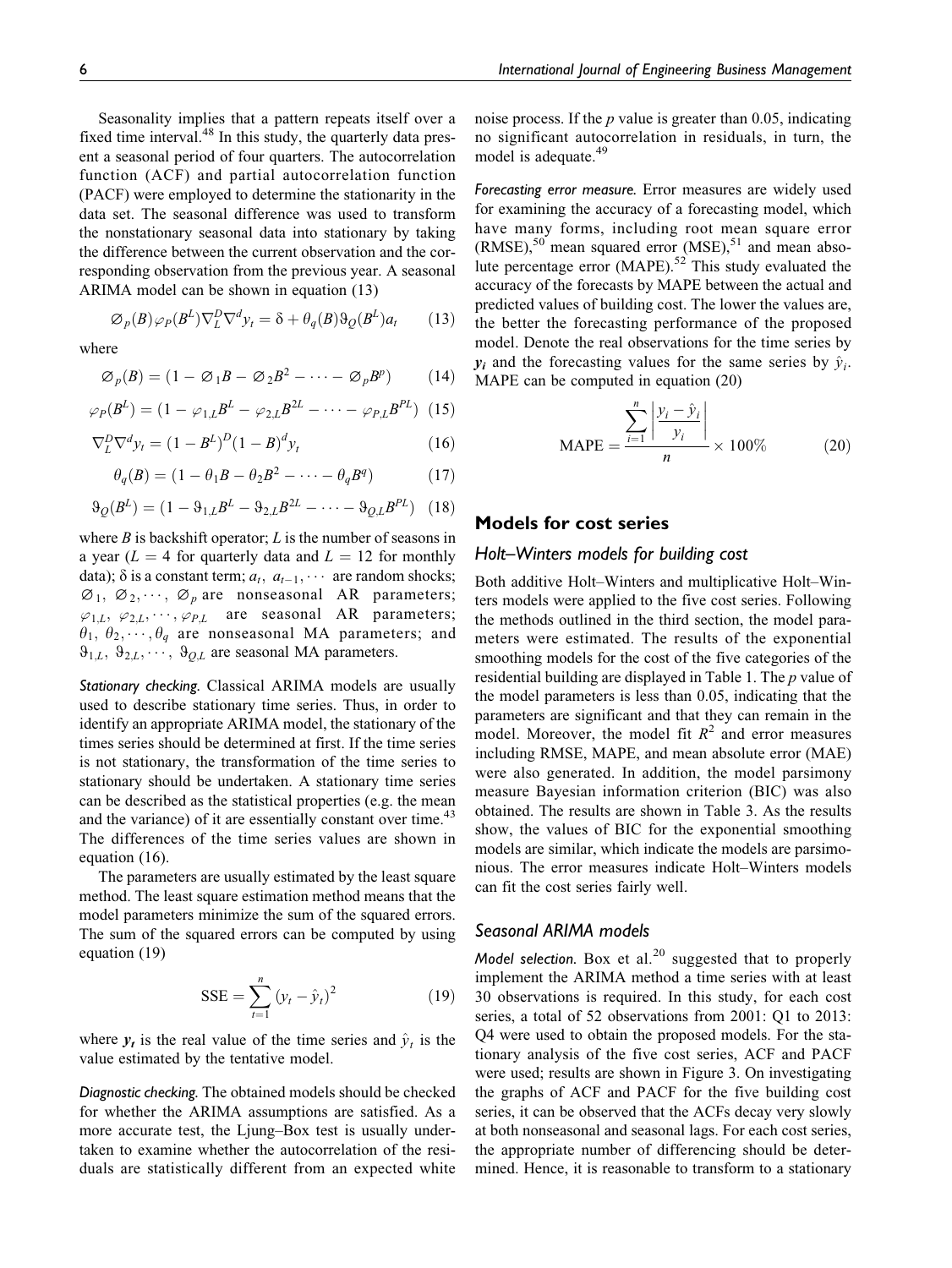Table 1. Estimated parameter values with significant test for exponential smoothing models.

| Series          | Exponential smoothing model | Parameter | Estimate | <b>SE</b> | p Value                   |
|-----------------|-----------------------------|-----------|----------|-----------|---------------------------|
| <b>ARI</b>      | ES (AHW)                    | α         | 0.370    | 0.116     | 0.002                     |
|                 |                             | $\beta$   | 0.634    | 0.287     | $0.032**$                 |
|                 |                             | γ         | 0        | 0.112     | 0.993                     |
|                 | ES (MHW)                    | $\alpha$  | 0.379    | 0.112     | $0.001**$                 |
|                 |                             | $\beta$   | 0.537    | 0.251     | $0.037**$                 |
|                 |                             | $\gamma$  | 0.528    | 0.171     | $0.003**$                 |
| AR <sub>2</sub> | ES (AHW)                    | $\alpha$  | 0.899    | 0.150     | $*$                       |
|                 |                             | $\beta$   | 0        | 0.047     |                           |
|                 |                             | γ         | 0        | 0.696     |                           |
|                 | ES (MHW)                    | $\alpha$  | 0.846    | 0.145     | $*$                       |
|                 |                             | $\beta$   | 0.001    | 0.045     | 0.983                     |
|                 |                             | $\gamma$  | 0.028    | 0.298     | 0.925                     |
| AR3             | ES (AHW)                    | $\alpha$  | 0.683    | 0.135     | $\star\!\!\star\!\!\star$ |
|                 |                             | $\beta$   | 0.218    | 0.113     | $0.059*$                  |
|                 |                             | $\gamma$  | 0.001    | 0.171     | 0.995                     |
|                 | ES (MHW)                    | $\alpha$  | 0.578    | 0.128     | $*$                       |
|                 |                             | $\beta$   | 0.269    | 0.128     | $0.042**$                 |
|                 |                             | γ         | 0.020    | 0.091     | 0.830                     |
| AR4             | ES (AHW)                    | α         | 0.200    | 0.079     | $0.014**$                 |
|                 |                             | $\beta$   | 1.000    | 0.467     | $0.037**$                 |
|                 |                             | $\gamma$  | 0        | 0.091     |                           |
|                 | ES (MHW)                    | α         | 0.198    | 0.083     | $0.021**$                 |
|                 |                             | $\beta$   | 1.000    | 0.503     | $0.052*$                  |
|                 |                             | γ         | 0.040    | 0.062     | 0.524                     |
| AR5             | ES (AHW)                    | $\alpha$  | 0.469    | 0.118     | $\frac{1}{2}$             |
|                 |                             | $\beta$   | 0.441    | 0.194     | $0.027**$                 |
|                 |                             | $\gamma$  | 0.014    | 0.096     | 0.883                     |
|                 | ES (MHW)                    | $\alpha$  | 0.361    | 0.096     | $\star\!\!\star\!\!\star$ |
|                 |                             | $\beta$   | 0.511    | 0.225     | $0.028**$                 |
|                 |                             | $\gamma$  | 0.479    | 0.151     | $0.003**$                 |

AHW: additive Holt–Winters; MHW: multiplicative Holt–Winters.

\*\*\*p < 0.01; \*\*p < 0.05; \*p < 0.1.

series by taking four quarter differencing of data to remove seasonality and regular differencing to remove trends for the four cost series, except the cost series for the two-story house in New Zealand. The cost series has only made a regular differencing to transform the data into stationary. After the differencing, the results of ACFs and PACFs for the five cost series are shown in Figure 4. The seasonal ARIMA models for the five cost series are shown in Table 2.

Based on the approach provided by Box et al.,  $47$  the model parameters, model fit, and error measures were estimated for the five cost series. In order to select proper seasonal ARIMA models, different models with various combinations of regular orders  $(p \text{ and } q)$  and seasonal orders  $(P \text{ and } Q)$  were evaluated. The model parameters of the five cost series are presented in Table 2. Furthermore, the model fit and error measures of the ARIMA models are provided in Table 3. As seen from Table 3, the values of  $R^2$  indicate the ARIMA models fit the cost data fairly well.

Model validation. The Ljung–Box  $Q$  test was employed to examine the autocorrelation of model residuals. If the  $p$ value is greater than the value of 0.05, the null hypothesis that the data are not correlated should be accepted. $20$  To examine the normality of the residuals, the analysis applied the Shapiro–Wilk test. If the  $p$  value of the test is greater than the value of 0.05, it indicates that there is no evidence to reject the null hypothesis that the data follow a normal distribution.<sup>53</sup> As seen from Table 3, the residuals of all the models pass the tests, indicating the proposed models are adequate.

## Comparisons of the models in the out-ofsample period

Although a model can fit the data fairly well, it does not indicate that the model can produce better forecasts.<sup>54</sup> The forecasting accuracy of a model is affected by many factors, such as the number of observations in the time series, the number of forecast time origins examined, and the number of forecast lead times regarded.<sup>55</sup> The forecasting performance of the univariate methods was evaluated by MAPE statistics. The AR1 results presented in Table 4 suggest that the exponential smoothing models generate better results in comparison to seasonal ARIMA models. In particular, the additive Holt–Winters model produces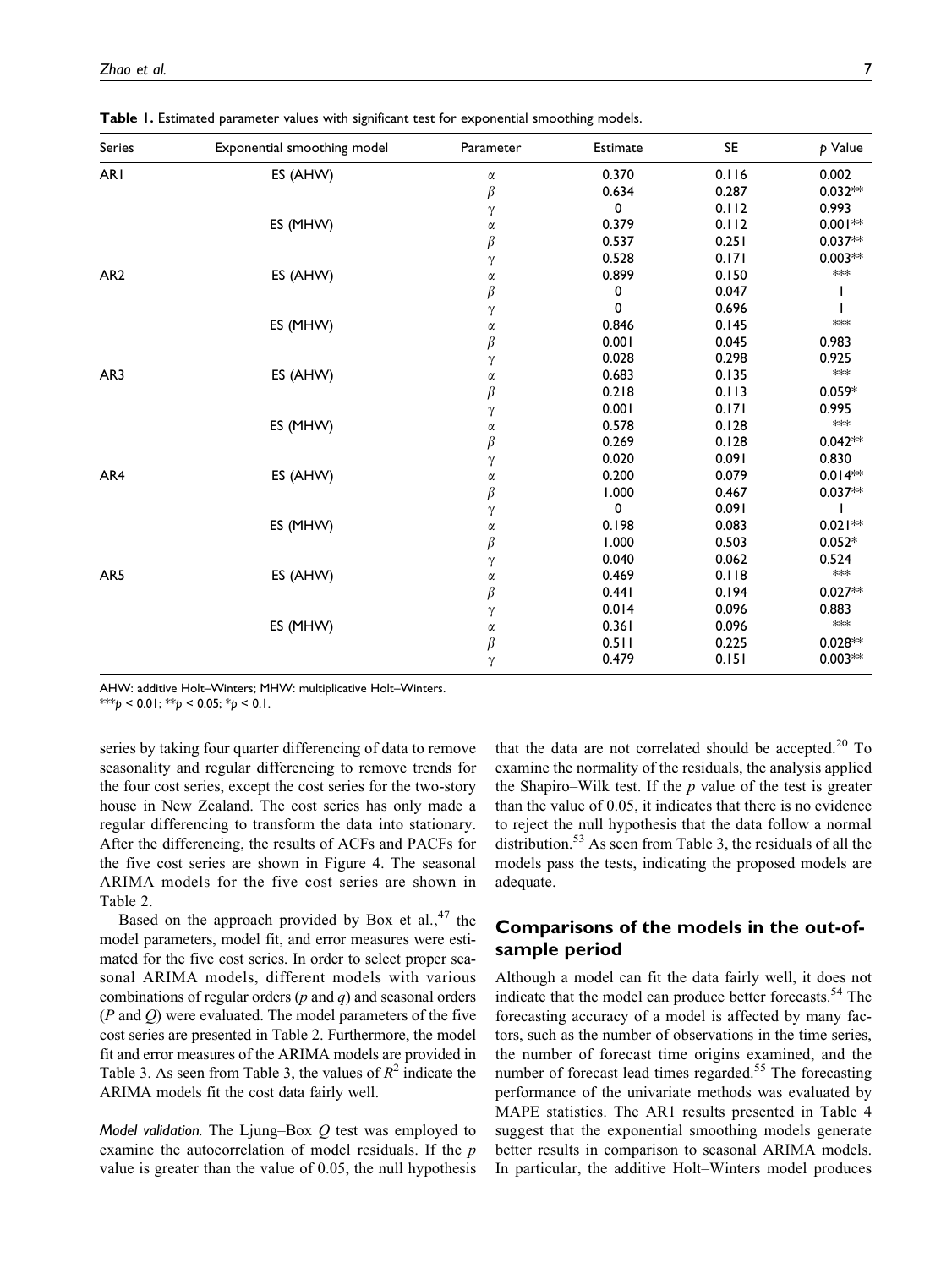

Figure 3. Sample ACF (left panels) and sample PACF (right panels). ACF: autocorrelation function; PACF: partial autocorrelation function.

better forecasts based on MAPE measurement. When analyzing the AR2 results, the additive Holt–Winters model outperforms other models based on MAPE measurement. The results regarding AR3, the ARIMA model has the best

forecasting performance among the proposed four models. For AR4 suggest that  $ARIMA(0,1,1)(0,1,0)_4$  is the best forecasting model. For AR5, ARIMA $(0,1,0)(0,1,1)_4$  produced the best forecasts among the proposed models.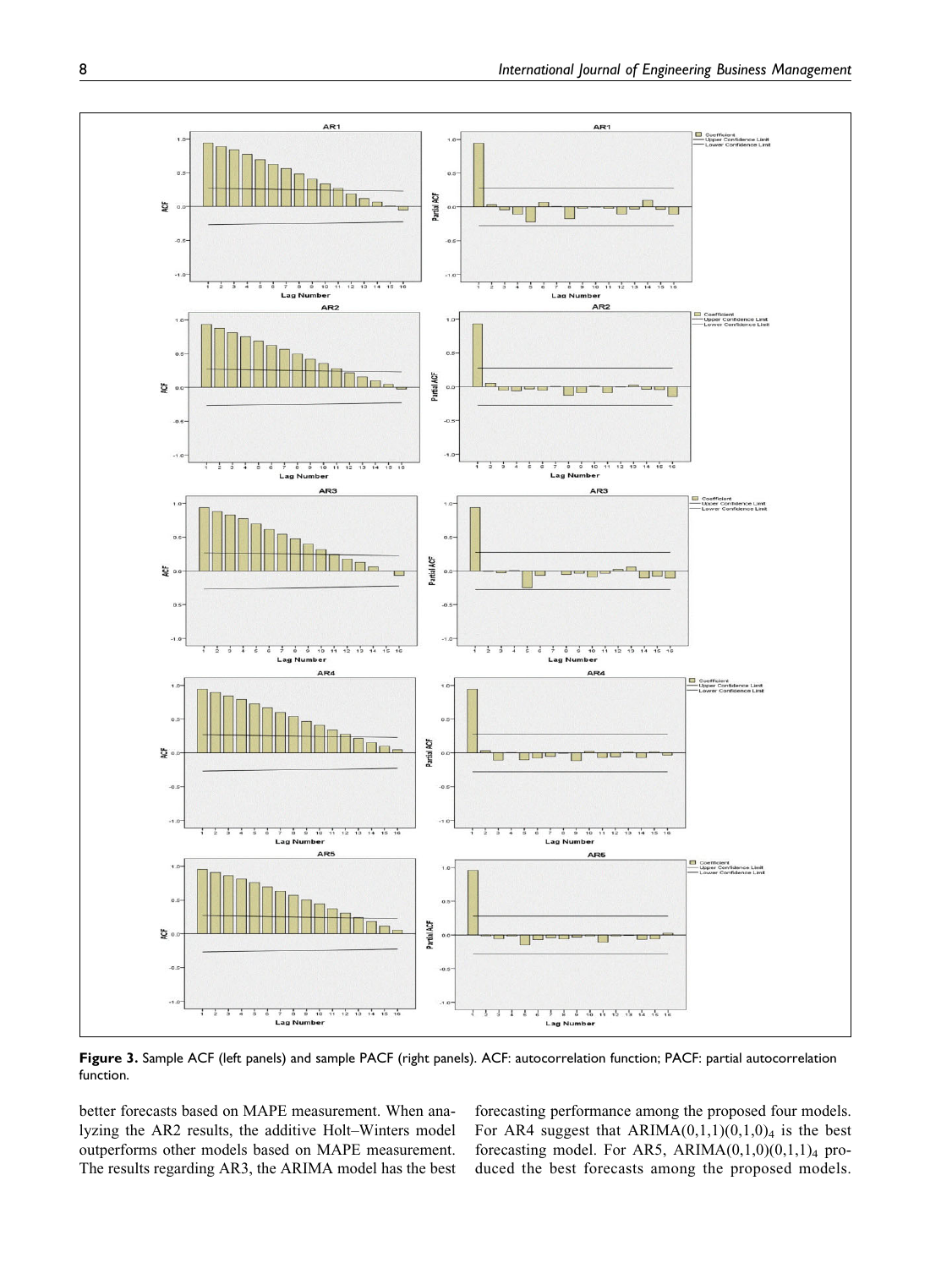

Figure 4. ACFs (left panels) and PACFs (right panels) of the differenced data series. ACF: autocorrelation function; PACF: partial autocorrelation function.

Therefore, these results suggest that the ARIMA approach is better than the exponential smoothing method for building cost of the town house, apartments, and retirement village in New Zealand. The results show that seasonal ARIMA models perform better for predicting building cost for town house, apartments, and retirement village in New Zealand, while exponential smooth models are superior in cost forecasting for both the one-story house and the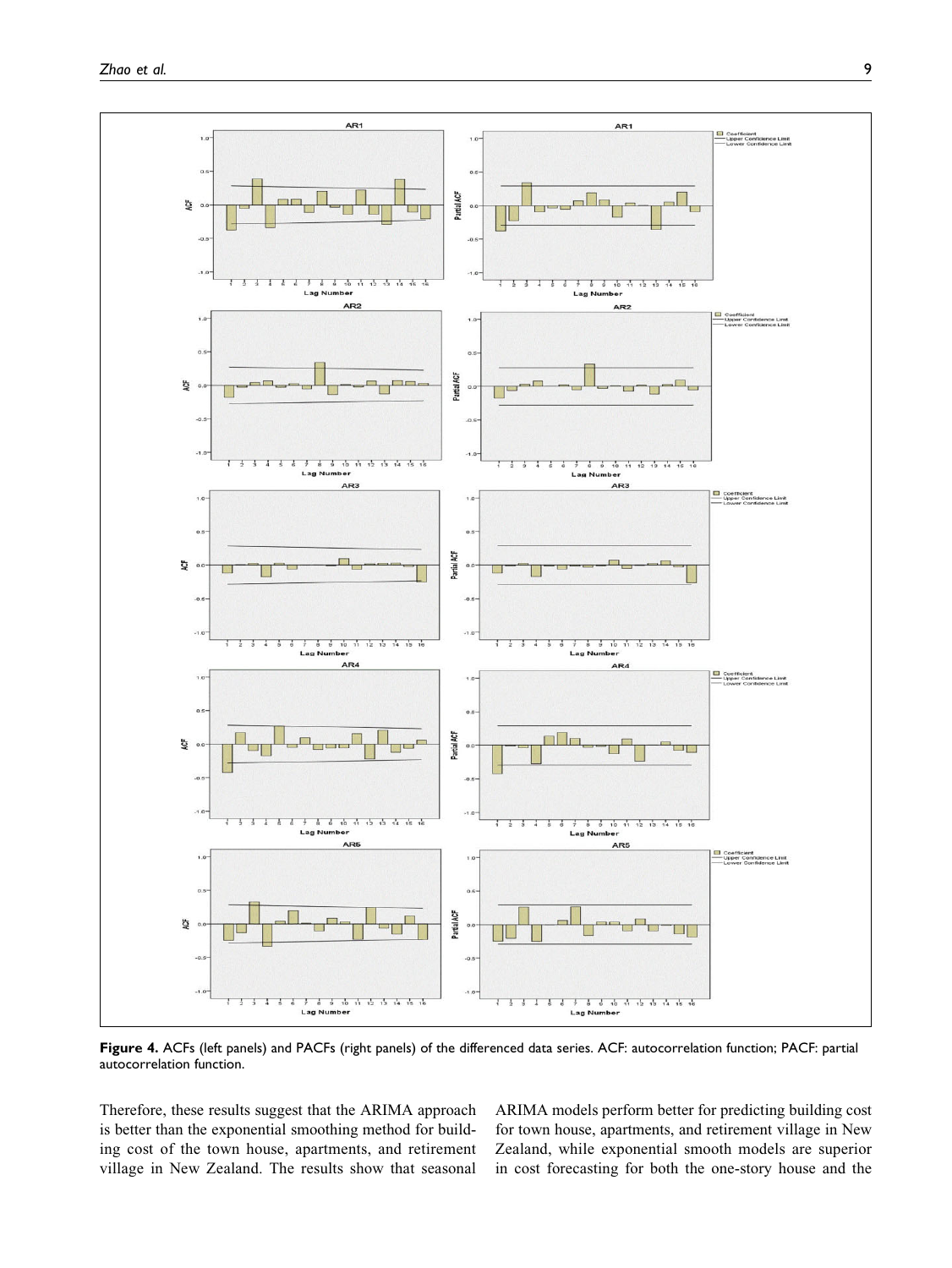| Model                  | AR                                                                                                                                                            | MA               | <b>SAR</b>       | <b>SMA</b>        |
|------------------------|---------------------------------------------------------------------------------------------------------------------------------------------------------------|------------------|------------------|-------------------|
| ARIMA $(0,1,3)(0,1,1)$ |                                                                                                                                                               | $MA(I) = 0.34 I$ |                  | $SMA(I) = 0.447$  |
|                        |                                                                                                                                                               | $MA(2) = -0.101$ |                  |                   |
|                        |                                                                                                                                                               | $MA(3) = -0.295$ |                  |                   |
| ARIMA(0,1,1)(0,1,1)    |                                                                                                                                                               | $MA(I) = 0.317$  |                  | $SMA(I) = 0.290$  |
| ARIMA(0,1,0)(2,0,0)    |                                                                                                                                                               |                  | $SAR(1) = 0.038$ |                   |
|                        |                                                                                                                                                               |                  | $SAR(2) = 0.348$ |                   |
| ARIMA(0,1,0)(0,0,2)    |                                                                                                                                                               |                  |                  | $SMA(I) = -0.005$ |
|                        |                                                                                                                                                               |                  |                  | $SMA(2) = -0.368$ |
|                        |                                                                                                                                                               |                  |                  |                   |
|                        |                                                                                                                                                               |                  |                  |                   |
|                        |                                                                                                                                                               |                  |                  |                   |
|                        |                                                                                                                                                               |                  |                  |                   |
|                        |                                                                                                                                                               |                  |                  | $SMA(I) = 0.554$  |
|                        |                                                                                                                                                               |                  |                  |                   |
|                        | ARIMA(0,1,0)(1,0,0)<br>ARIMA(0,1,0)(0,1,0)<br>ARIMA(I,I,0)(0,I,0)<br>ARIMA(0,1,1)(0,1,0) <sub>L</sub><br>ARIMA(0,1,0)(0,1,1)<br>ARIMA $(0, 1, 0)$ $(0, 1, 0)$ | $AR(I) = -0.419$ | $MA(I) = 0.404$  | $SAR(I) = 0.562$  |

Table 2. Estimated parameter values for seasonal ARIMA models.

ARIMA: autoregressive integrated moving average; AR: autoregressive; MA: moving average; SAR: seasonal autoregressive; SMA: seasonal moving average.

| <b>Series</b>   | Model                               | $R^2$ | <b>RMSE</b> | <b>MAPE</b> | <b>MAE</b> | <b>BIC</b> | Ljung-Box | Shapiro-Wilk |
|-----------------|-------------------------------------|-------|-------------|-------------|------------|------------|-----------|--------------|
| AR <sub>I</sub> | ARIMA $(0,1,3)(0,1,1)$ <sub>L</sub> | 0.959 | 37.234      | 1.716       | 25.866     | 7.644      | 0.873     | 0.461        |
|                 | ARIMA(0,1,1)(0,1,1)                 | 0.953 | 38.665      | 1.856       | 27.895     | 7.556      | 0.519     | 0.158        |
|                 | ES (AHW)                            | 0.976 | 33.205      | 1.655       | 24.52      | 7.233      | 0.238     | 0.203        |
|                 | ES (MHW)                            | 0.974 | 34.311      | 1.581       | 23.722     | 7.299      | 0.805     | 0.102        |
| AR <sub>2</sub> | ARIMA(0,1,0)(2,0,0) <sub>L</sub>    | 0.942 | 63.899      | 2.221       | 38.057     | 8.546      | 0.877     | 0.184        |
|                 | ARIMA(0,1,0)(0,0,2)                 | 0.942 | 63.865      | 2.256       | 38.766     | 8.545      | 0.898     | 0.136        |
|                 | ES (AHW)                            | 0.947 | 62.506      | 2.066       | 35.292     | 8.498      | 0.891     | 0.153        |
|                 | ES (MHW)                            | 0.943 | 64.989      | 2.159       | 37.134     | 8.576      | 0.904     | 0.133        |
| AR3             | ARIMA $(0, 1, 0)$ $(0, 1, 0)$       | 0.944 | 54.277      | 1.913       | 35.836     | 8.07       | 0.855     | 0.153        |
|                 | ARIMA $(0, 1, 0)$ $(4, 1, 0)$       | 0.95  | 53.423      | 1.823       | 33.945     | 8.366      | 0.956     | 0.122        |
|                 | ES (AHW)                            | 0.964 | 52.405      | 1.953       | 36.27      | 8.146      | 0.13      | 0.103        |
|                 | ES (MHW)                            | 0.959 | 55.473      | 2.054       | 38.568     | 8.26       | 0.106     | 0.173        |
| AR4             | ARIMA(I, I, 0)(0, I, 0)             | 0.981 | 51.468      | 1.53        | 37.383     | 8.046      | 0.657     | 0.391        |
|                 | ARIMA(0,1,1)(0,1,0)                 | 0.981 | 51.889      | 1.505       | 36.868     | 8.062      | 0.628     | 0.24         |
|                 | ES (AHW)                            | 0.989 | 45.577      | 1.32        | 31.825     | 7.867      | 0.593     | 0.127        |
|                 | ES (MHW)                            | 0.988 | 47.836      | 1.385       | 34.24      | 7.964      | 0.333     | 0.104        |
| AR <sub>5</sub> | ARIMA(0,1,0)(0,1,1)                 | 0.986 | 40.162      | 1.325       | 27.306     | 7.55       | 0.489     | 0.127        |
|                 | ARIMA(0,1,0)(0,1,0)                 | 0.983 | 43.299      | 1.52        | 31.335     | 7.618      | 0.141     | 0.103        |
|                 | ES (AHW)                            | 0.991 | 36.083      | 1.312       | 27.824     | 7.4        | 0.477     | 0.393        |
|                 | ES (MHW)                            | 0.989 | 39.374      | 1.356       | 28.715     | 7.574      | 0.415     | 0.647        |

ARIMA: autoregressive integrated moving average; RMSE: root mean square error; MAPE: mean absolute percentage error; AHW: additive Holt– Winters; MHW: multiplicative Holt–Winters.

two-story house in New Zealand. This outcome may be due to the relative stability of the cost series for the one-story house and the two-story house.

From the above results, it can be seen that both the exponential smoothing method and the ARIMA approach can produce good forecasts for residential building cost in New Zealand. Which method is better, depends on the characteristics of the data. For example, the ARIMA approach can produce better forecasts for building costs of town house, apartment, and retirement village, which indicates that these costs have a random walk characteristic. The MAPE of the proposed models for all the five cost series are presented in Table 4. Bold type is utilized to identify the lowest values of MAPE for the proposed models of each cost series. As the results show, no single forecasting method is better for all data series. This confirms the generally acceptable idea that no individual forecasting approach can describe all the situations.<sup>56</sup>

## Results and discussion

During 2001: Q1–2018: Q4, residential building cost has had an increasing trend. Exponential smoothing approach and ARIMA technique are both effective time series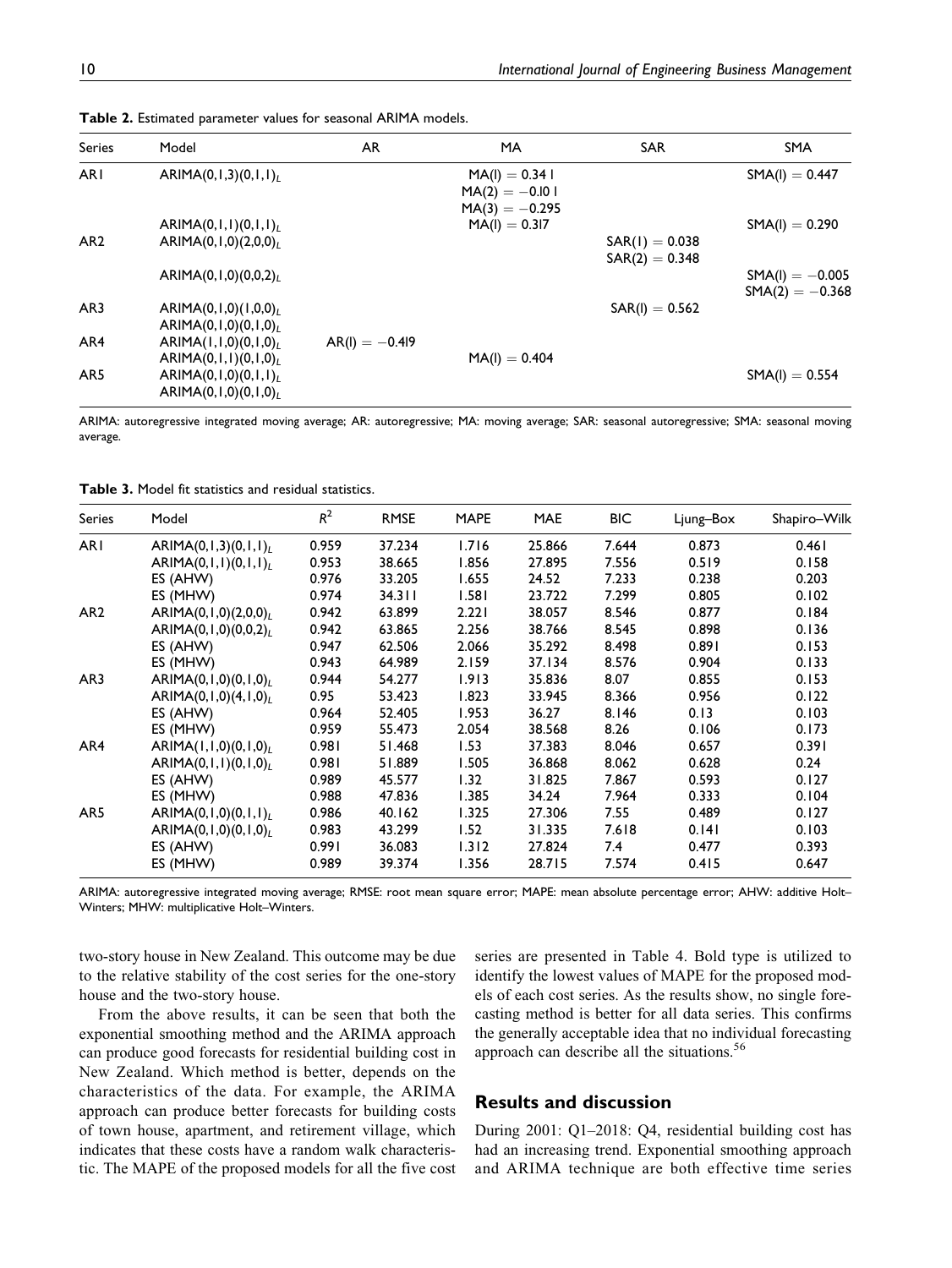| Series          | Model                                      | MAPE  |
|-----------------|--------------------------------------------|-------|
| AR I            | ARIMA(0,1,3)(0,1,1) <sub>L</sub>           | 1.813 |
|                 | ARIMA(0,1,1)(0,1,1) <sub>L</sub>           | 1.651 |
|                 | ES (AHW)                                   | 1.260 |
|                 | ES (MHW)                                   | 1.556 |
| AR <sub>2</sub> | ARIMA $(0, 1, 0)$ $(2, 0, 0)$ <sub>L</sub> | 0.922 |
|                 | ARIMA $(0, 1, 0)$ $(0, 0, 2)$ <sub>L</sub> | 0.794 |
|                 | ES (AHW)                                   | 0.395 |
|                 | ES (MHW)                                   | 0.650 |
| AR3             | ARIMA $(0, 1, 0)$ $(0, 1, 0)$ <sub>L</sub> | 1.020 |
|                 | ARIMA(0,1,0)(4,1,0)                        | 2.318 |
|                 | ES (AHW)                                   | 1.211 |
|                 | ES (MHW)                                   | 1.130 |
| AR4             | ARIMA(I,I,0)(0,I,0)                        | 0.501 |
|                 | ARIMA $(0, 1, 1)$ $(0, 1, 0)$ <sub>L</sub> | 0.446 |
|                 | ES (AHW)                                   | 0.748 |
|                 | ES (MHW)                                   | 0.809 |
| AR <sub>5</sub> | ARIMA(0,1,0)(0,1,1) <sub>L</sub>           | 0.853 |
|                 | ARIMA(0,1,0)(0,1,0) <sub>L</sub>           | 1.213 |
|                 | ES (AHW)                                   | 0.917 |
|                 | ES (MHW)                                   | 0.949 |

Table 4. Forecast values for building cost of one-story house in New Zealand.

ARIMA: autoregressive integrated moving average; MAPE: mean absolute percentage error; AHW: additive Holt–Winters; MHW: multiplicative Holt–Winters. The bold-faced values indicate the minimal MAPE of the four models for each cost series.

forecasting methods as they both can fairly well describe trend movement in the time series, but they have both strengths and weaknesses. For example, the ARIMA approach is more readily expanded to model interventions, outliers, variations, and variance changes in time series; but it is a relatively sophisticated technique. Due to different data patterns and limited sample size, it is unjust to attempt to determine whether one time series forecasting method is better than the other. Therefore, either the exponential smoothing method or the ARIMA approach should be given a chance to demonstrate its maximum potential in any empirical case study.

While exponential smoothing method is based on describing the trend and seasonality in the time series, ARIMA approach is focused on a description of the autocorrelation in the data. There is an idea that ARIMA approach is more advanced than exponential smoothing method since the former has fewer parameters to be estimated. Although ARIMA models are more general, exponential smoothing models can provide framework that is sufficient to capture the dynamics in the data series. ARIMA models are excellent for short-term forecasting. When they are used for long-term forecasting, the models need to be remodeled based on updated data incorporated into the model training process. exponential smoothing method can be very competitive by automatically incorporating updated information into the model, and then producing better forecasts for long-term forecasting. An advantage of ARIMA technique is that only several

parameters need to be estimated for generating good forecasting results. However, extreme values in the data set are difficult to be estimated by ARIMA models due to the univariate nature of the model and the lack of a specific ability to simulate unexpected events.

In this study, exponential smoothing method is an effective tool for forecasting future values of building cost for one-story house and two-story house, while seasonal ARIMA models can produce more accurate forecasts for the building cost series of the town house, apartment, and retirement village in New Zealand. In practice, the fluctuations in building costs for the five categories of residential building in New Zealand differ. For example, building cost series for the one-story house and two-story house show a very consistent repetitive pattern, while the current observations of the cost series for town house, apartment, and retirement village in New Zealand would be affected by the previous observations.

## **Conclusions**

In this study, quarterly building costs data (over an 18-year range from 2001: Q1 to 2018: Q4) for five categories of residential building (one-story house, two-story house, town house, apartment, and retirement village building) in New Zealand were analyzed and the major characteristics of these data were explored. It was found that time series data of residential building costs are nonstationary and autocorrelated and do not display a very strong seasonal pattern. Based on the identified characteristics, two time series forecasting techniques, exponential smoothing method and ARIMA approach, were adopted to take into account variations of residential building costs in predicting their future trends. It was concluded that both methods can produce reliable forecasts. The analysis of model residuals explored that the underlying modeling assumptions hold true. For a given data set, it is almost impossible to know in advance which forecasting method will perform better than others. This is supported by a generally accepted principle that no forecasting approach is better for all situations under all circumstances. From this point of view, the empirical findings of this study suggest that exponential smoothing models can be confidently used to forecast building cost for one-story and two-story houses in New Zealand, while seasonal ARIMA models can produce more accurate cost forecasts for town house, apartment, and retirement village building in New Zealand.

The findings of this study can help construction professionals prepare more accurate cost estimates, improve project cost management, and reduce the risk of cost variations in residential building projects. Residential projects of all types can benefit from the proposed models that improve the accuracy of cost estimates. The study also benefits stakeholders and organizations by improving their understanding of cost management. Moreover, the results also play an important role in guiding policy makers to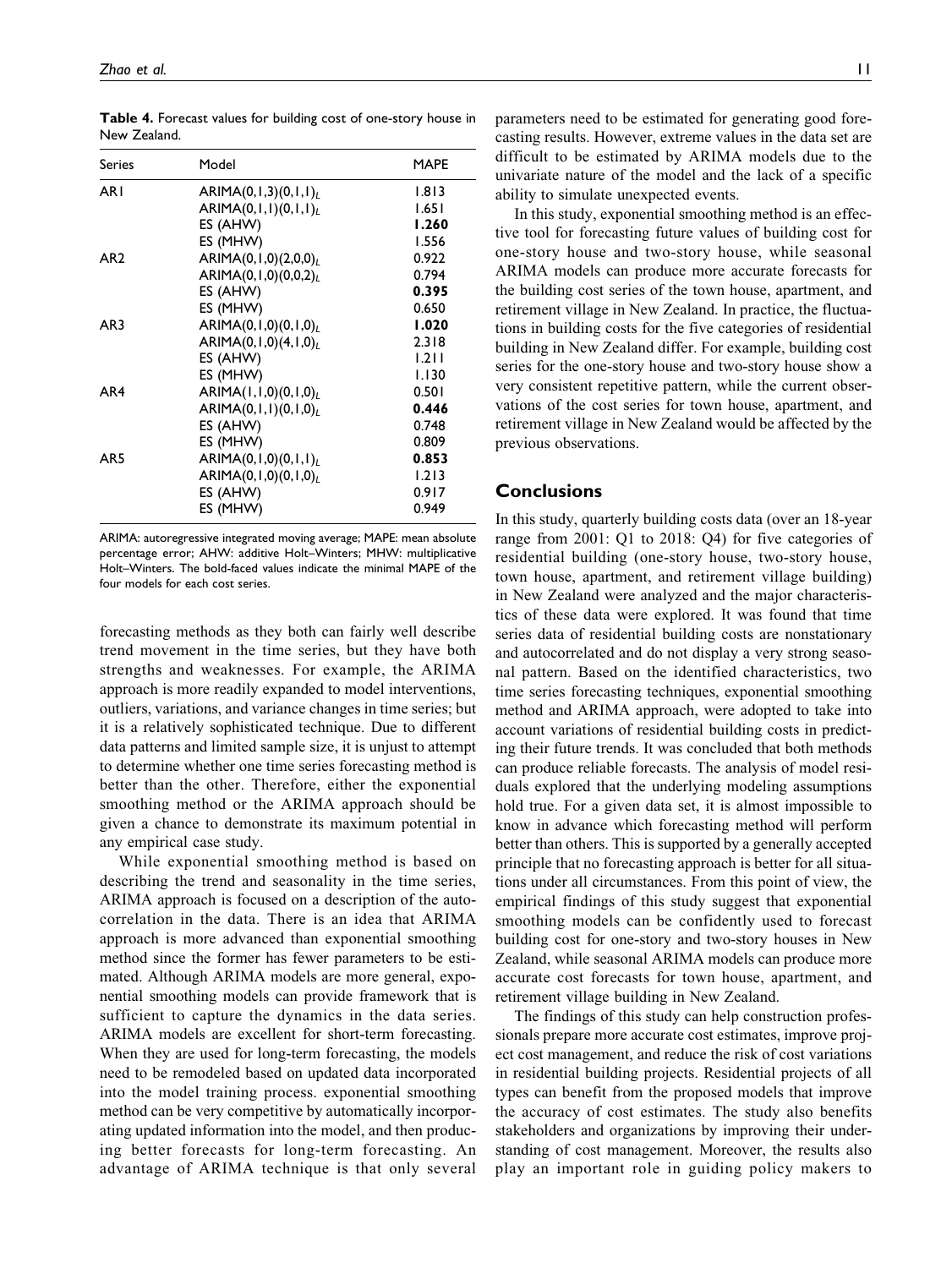formulate strategic planning by providing an effective monitoring indicator of construction industry. Additionally, the forecasting model provides an initial foundation for cost index estimates in New Zealand, which may provide a basis for researchers to forecast other cost indices in New Zealand.

It is important to emphasize that residential building costs in New Zealand are difficult to forecast due to many factors which impose pressures on them. Future work may consist of an analysis of the predictors affecting building cost specifically in New Zealand, the application of these forecasting techniques to other building cost such as commercial buildings and industrial buildings, and an analysis of the evolution of building cost by economic sectors. To investigate whether combined forecasting methods and multivariate methods can improve accuracy of cost forecasting. Although this study used the QV's residential building cost index, the proposed methods can be used for similar data sets in other cities as well as globally. Moreover, although the model can provide accurate cost forecasts, specific features of a construction project should be thoroughly examined in order to generate accurate cost estimates.

## Acknowledgments

The authors would like to thank the China Scholarship Council (CSC) for its support through the research project and also the Massey University. The authors also would like to thank the Reserve Bank of New Zealand and the Ministry of Business, Innovation, and Employment for providing data to conduct this research. In addition, the authors would like to thank all practitioners who contributed to this project.

#### Author contributions

Conceptualization: LZ and JM; methodology: LZ and HZ; software: LZ; validation: LZ; writing—original draft preparation: LZ and HZ; writing—review and editing: JM; supervision: JM; project administration: JM; funding acquisition: LZ.

#### Data availability

The research data will be provided as request.

#### Declaration of conflicting interests

The author(s) declared no potential conflicts of interest with respect to the research, authorship, and/or publication of this article.

#### Funding

The author(s) disclosed receipt of the following financial support for the research, authorship, and/or publication of this article: This research was funded by China Scholarship Council (grant no. 201206130069) and Massey University (grant no. 09166424), and The APC was funded by the both grants.

## ORCID iD

Linlin Zhao **<https://orcid.org/0000-0002-6624-0248>** 

#### **References**

- 1. Ashuri B, Shahandashti SM, and Lu J. Is the information available from historical time series data on economic, energy, and construction market variables useful to explain variations in ENR construction cost index? In: Construction Research Congress, West Lafayette, Indiana, United States, 21–23 May 2012.
- 2. Hwang S. Time series models for forecasting construction costs using time series indexes. J Constr Eng Manage 2011; 137: 656–662.
- 3. Ashuri B and Lu J. Time series analysis of ENR construction cost index. ASCE J Constr Eng Manage 2010; 136(11): 1227–1237.
- 4. Xu J and Moon S. Stochastic forecast of construction cost index using a cointegrated vector autoregression model. J Manage Eng 2013; 29: 10–18.
- 5. Touran A and Lopez R. Modeling cost escalation in large infrastructure projects. J Constr Eng Manage 2006; 132(1): 853–860.
- 6. Ervin E. How to protect profit as material prices rise. Bus J 2007.
- 7. Gallagher JP. Material price escalation: managing the risks. Construction eNewsletter 2008.
- 8. Shahandashti S and Ashuri B. Forecasting engineering newsrecord construction cost index using multivariate time series models. J Constr Eng Manage 2013; 139: 1237–1243.
- 9. PwC. Valuing the role of construction in the New Zealand economy. Auckland: PwC, 2016.
- 10. MBIE. Briefing for the incoming Minister for Building and Construction. Wellington: Ministry of Business, Innovation & Employment, 2017.
- 11. Willis CJ and Rankin JH. The construction industry macro maturity model (CIM3): theoretical underpinnings. Int J Prod Perf Manage 2012; 61(4): 382–402.
- 12. Harrison P. Can measurement error explain the weakness of productivity growth in the Canadian construction industry? Int Prod Monitor 2007; 14: 53–70.
- 13. Rojas E and Aramvareekul P. Is construction labour productivity really declining? J Constr Eng Manage 2003; 129: 41–46.
- 14. Sui L. The conceptual relationship between construction quality and economic development. Int J Qual Reliab Manage 1993; 10(2): 18–30.
- 15. Naderpajouh N, Boppana A, and Hastak M. Need for indices to assess health of the construction industry. In: Construction Research Congress, West Lafayette, Indiana, United States, 21–23 May 2012.
- 16. Holt CC. Forecasting trends and seasonals by exponentially weighted moving averages. ONR Memorandum 1957; 52(52): 5–10.
- 17. Brown RG. Statistical forecasting for inventory control. New York: McGraw-Hill, 1959.
- 18. Winters PR. Forecasting sales by exponentially weighted moving average. Manage Sci 1960; 6: 324–342.